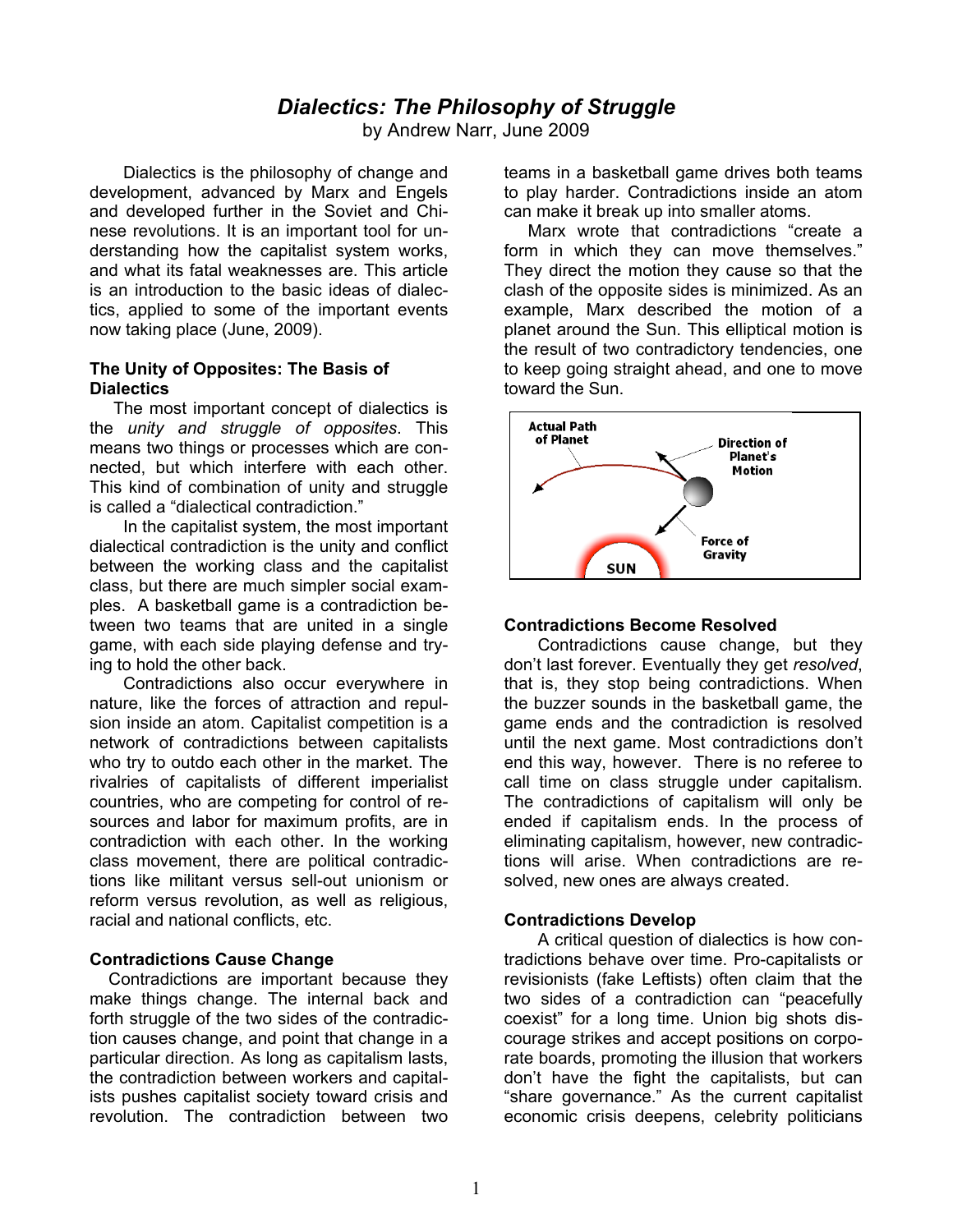like Obama and Villaraigosa claim that "we are all in this together," and should accept "shared sacrifices."

In fact the contradictions of capitalism don't work this way. They tend to develop and *become more intense*, bringing the conflict out in the open and making the stakes higher. The "peaceful coexistence" line is wrong because it emphasizes only the unity of the two sides of a contradiction, and ignores their struggle. Over the long haul, however, most contradictions tend to become more intense, and struggle becomes their more important aspect. This was Lenin's point in his famous statement that "The unity ... of opposites is conditional, temporary, transitory, relative. The struggle of mutually exclusive opposites is absolute, just as development and motion are absolute."



### **The Falling Rate of Profit**

 One of the reasons identified by Marx that the contradictions of capitalism tend to be come sharper is the tendency of the rate of profit to fall. This means that the rate of profit on each dollar invested tends to get smaller over time. Because of competition, each capitalist must try to produce things more cheaply than the next one. Individual capitalists lower production costs by introducing more complex technology into production, thereby reducing the number of workers. Other capitalists are then forced to automate in order to keep up. The result is a much larger amount of money sunk into technology. More money spent on machinery means a lower rate of profit because of one key fact: Workers' labor is the source of all value. Profits are *only* made from

workers labor, by capitalists making workers produce much more value than the workers get in wages. The value produced by the labor that capitalists don't pay for is called "surplus value," and it is the ultimate source of profit, interest, and rent.

# **Elements of a Dialectical Contradiction**

1. A dialectical contradiction must have a pair of *opposite properties, tendencies, forces or requirements*.

2. The opposites must be *united* within a single thing, process, or system. This is the **unity** of the contradiction

3. These opposite sides must each actively work against or interfere with one another. This is, the **struggle** of its opposite sides of the contradiction

Together, these properties define a dialectical contradiction as a **unity of opposites**.

 There are several ways that capitalists can try to counteract the fall in the rate of profit, like reducing the wages of workers. Capitalists can do this directly, or they can move production to areas that already have lower wages, like the southern U. S, Mexico, or Asia. The U.S. automakers, for example, have been making cars and car parts in Mexico and Brazil for a long time. This not only means that they can hire workers for less in those countries, but the threat of moving jobs away helps the auto bosses keep U. S. workers' wages down. Inside the U. S., capitalists are also reducing wages by making greater use of racism, superexploiting a section of the working class, for example, by increased use of immigrant labor in basic industries. This is particularly true of companies that outsource production to lower wage, non-union shops. The result of all these changes has been a significant decline in wages and cutbacks in benefits since the 1970s.

This intensifying contradiction between workers and capitalists can be seen in the current economic crisis. As they try cope with the weaknesses of their system, capitalists are in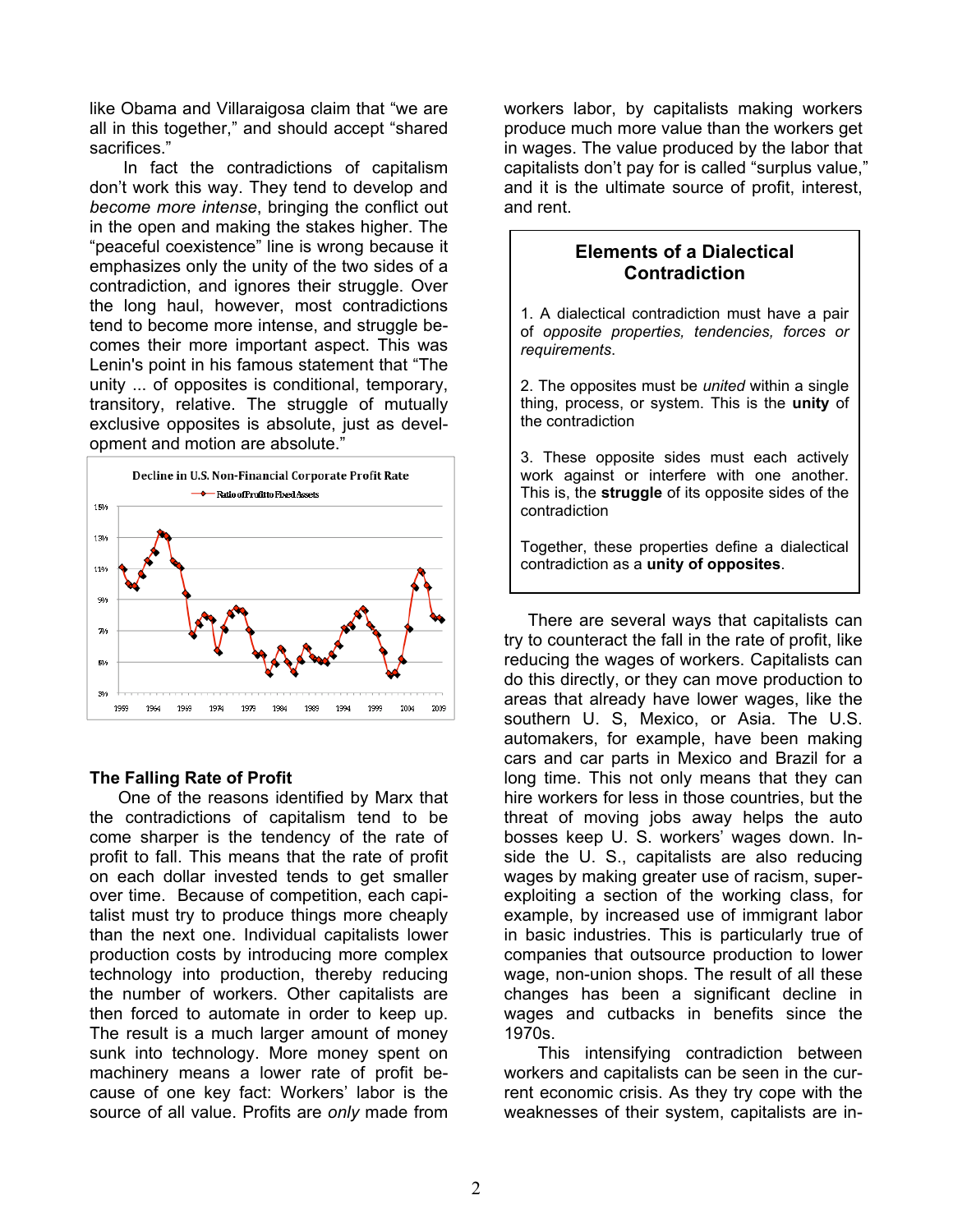creasing their pressure on workers, laying them off, cutting back their health care and education, foreclosing on their houses, and sending them off to wars like Iraq and Afghanistan for capitalists' profits and resources.

Right now California is going ahead with plans to take away health care from *one million children*, and making massive layoffs of teachers. No "truce" is going to happen here. While we should join in the resistance to cuts and layoffs that is now taking place against these attacks, this certainly will not be able to prevent things from getting worse for workers and students. The weaker the U. S. capitalists get, the less room they have to make concessions to angry workers. Major reforms are less and less possible, and the future holds only more misery, war and further steps toward fascism until capitalism ends, resolving the worker-capitalist contradiction.

As bad as these intensifying contradictions are for workers and students, they also represent an opportunity for the growth of opposition to capitalism. More people are questioning the system and are open to a Marxist analysis of it. The same is true of the Obama administration's major escalation of the war in Afghanistan, as the contradictions of the economy drive the U. S. capitalists to greater efforts to control the world's main sources of oil and gas.

### **One Side of a Contradiction Is Dominant**

In the conflict between the two sides of a contradiction, one side is almost always dominant. Situations where the two sides are "even" are rare and temporary. But the dominant side does not have to stay dominant. The side that is dominant needs to fight to stay on top. The other side fights to gain the upper hand. Neither side can afford to simply give in.

 For example, capitalists in competition with each other have to do whatever it takes to keep up with the competition. Even capitalists who are in a strong position for the moment know that they can be done in by competition. General Motors was riding high for decades, but has finally lost out to its competitors, especially to Toyota, and went into bankruptcy. Imperialist countries of the past, like Spain or Britain, who were dominant for a while, have ended up as minor powers. They lost out in the

struggle and their imperial power was destroyed. Now the U. S. empire is facing increasing challenges from Russia, China and Europe. While it remains the dominant power, that situation can change.

## **How Contradictions are Resolved**

The biggest issue in dialectics is how contradictions are resolved. Marx said that resolution only happens when the two sides "fight to a decision," and one wins, for example, when the working class defeats the capitalists. Rightwing philosophers claim that the two sides don't have to fight until one wins, but could merge into a so-called "synthesis." A synthesis is supposed to contain both sides in such a way that they no longer interfere with each other. Throughout the history of Marxism, support for one of these two lines on dialectics -- "fighting to a decision" or "synthesis"--has marked the difference between revolutionary politics and revisionism, that is, capitalist politics posing as Leftist. In the 1960s, after capitalism was restored in the Soviet Union under Khrushchev, Soviet philosophers claimed that contradictions can be resolved by "merging," without one side destroying another. In China, Mao Zedong attacked this idea by describing how the communist movement in China had defeated the capitalist forces: "their armies came, and we devoured them, we ate them bite by bite.… it was not the synthesis of two peacefully coexisting opposites. They didn't want to coexist peacefully, they wanted to devour you." Now that capitalism has been restored in China, the "philosophy of struggle" that Mao advocated is being replaced with a "philosophy of harmony" that China's capitalist rulers use to try to suppress resistance to their rule. Although these fakers won't admit it, the truth is that contradictions are only resolved by their internal struggle becoming more intense, as Marx put it, "fighting to a decision."

## **Shifting the Dominant Side: Qualitative Change**

Even when a contradiction is not ready to be resolved by one side wiping out the other, it is possible to change the dominant side by strengthening the weaker side. The result is a qualitative change. This is what happens in a successful revolution. The defeated side does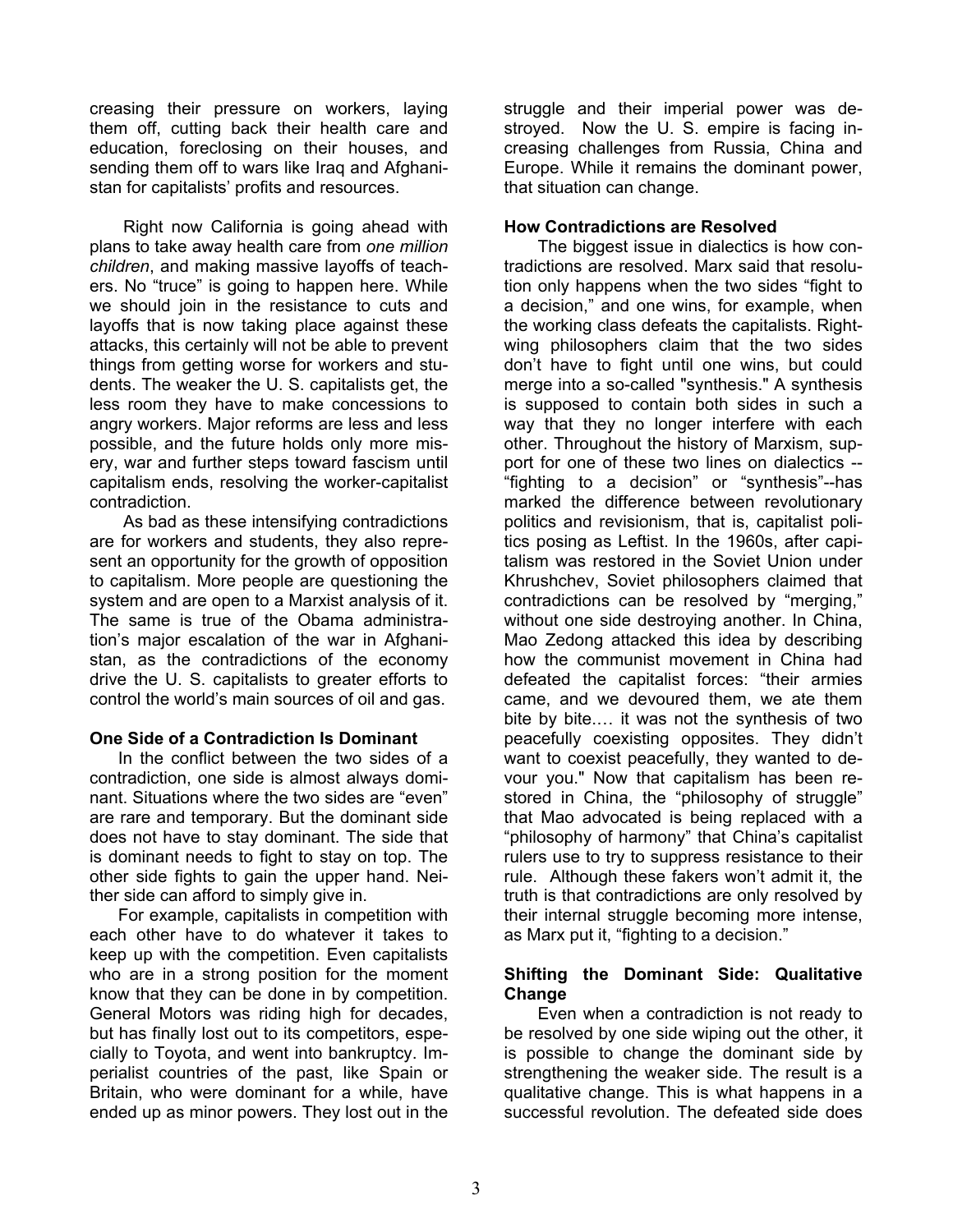not immediately disappear, but has become much weaker. Old classes and their ideas and organizations can still exist and try to make a comeback. This is what happened in both Russia and China. The working class became the dominant side, but didn't finish the job. The empire was able to strike back.

Shifting the dominant side means changing the quality of a contradictory relation or process. Although it can be reversed, it is often important to fight for this kind of change. If you are active in a union or mass organization, you should be fighting to win people to a Marxist outlook, undermining pro-capitalist leaders. Winning more people to these ideas increase the quantity of support for the Left within that organization, and that increase in *quantity* can eventually cause a change in *quality,* toward Left leadership*.* This is an important example of a law of dialectics: *changing quantity eventually changes quality.* This principle works because weakening the dominant side or strengthening the weaker side will eventually shift which one is dominant, and change quality. The principle works in such homely examples as boiling water by adding heat, but it also has a profound application, that the growth of the working class movement will eventually lead to the qualitative change of revolution.

#### **Internal Contradictions are Primary**

The history of class society, the *Communist Manifesto* said, is the "history of class struggle," the conflict of the social groups inside society that have opposite relationships to production. This means that social change does not come about primarily by factors outside society, like climate or environmental processes, although these things certainly make a difference. Instead, the effect that external factors have on capitalist society is mainly determined by factors internal to capitalism.

This situation is not peculiar to society, but is generally true. What happens to a thing almost always depends mainly on its internal relationships, and how it changes and what it becomes are due primarily to its internal contradictions. Although external conditions make a difference, it is mainly the internal contradictions in a process or system that determines how it will change.



#### **Internal Contradictions and Financial Crisis**

 The principle that their internal contradictions primarily determine how things change is especially important for understanding capitalist financial crises and recessions. The current financial crisis is a particular kind of crisis of overproduction, which might be called an "over accumulation" crisis. This means that there was more financial capital in circulation than could find a profitable way to reproduce itself. At the same time, there is a somewhat different crisis of overproduction in the real, nonfinancial economy. As the recession deepens, a huge volume of products goes unsold. The automakers are offering big discounts, but there are many more cars than there are buyers, and GM and Chrysler have gone bankrupt.

 It is a basic feature of the capitalist system that booms are followed by recessions or depressions, when the over-produced commodities can't be sold at a profit. The tendency to overproduction is a permanent feature of capitalism, which results from an aspect of the system Marx called the "anarchy of capitalist production." This means that decisions on what and how to produce are not coordinated among capitalists, but result from the conflicts of competing firms trying to outdo each other. Their conflicts drive capitalists to expand production (or accumulation) too far, until a recession or depression results. This happens roughly every 8 years, with some much larger than others.

Another way to describe the anarchy of capitalist production is that capitalists have in